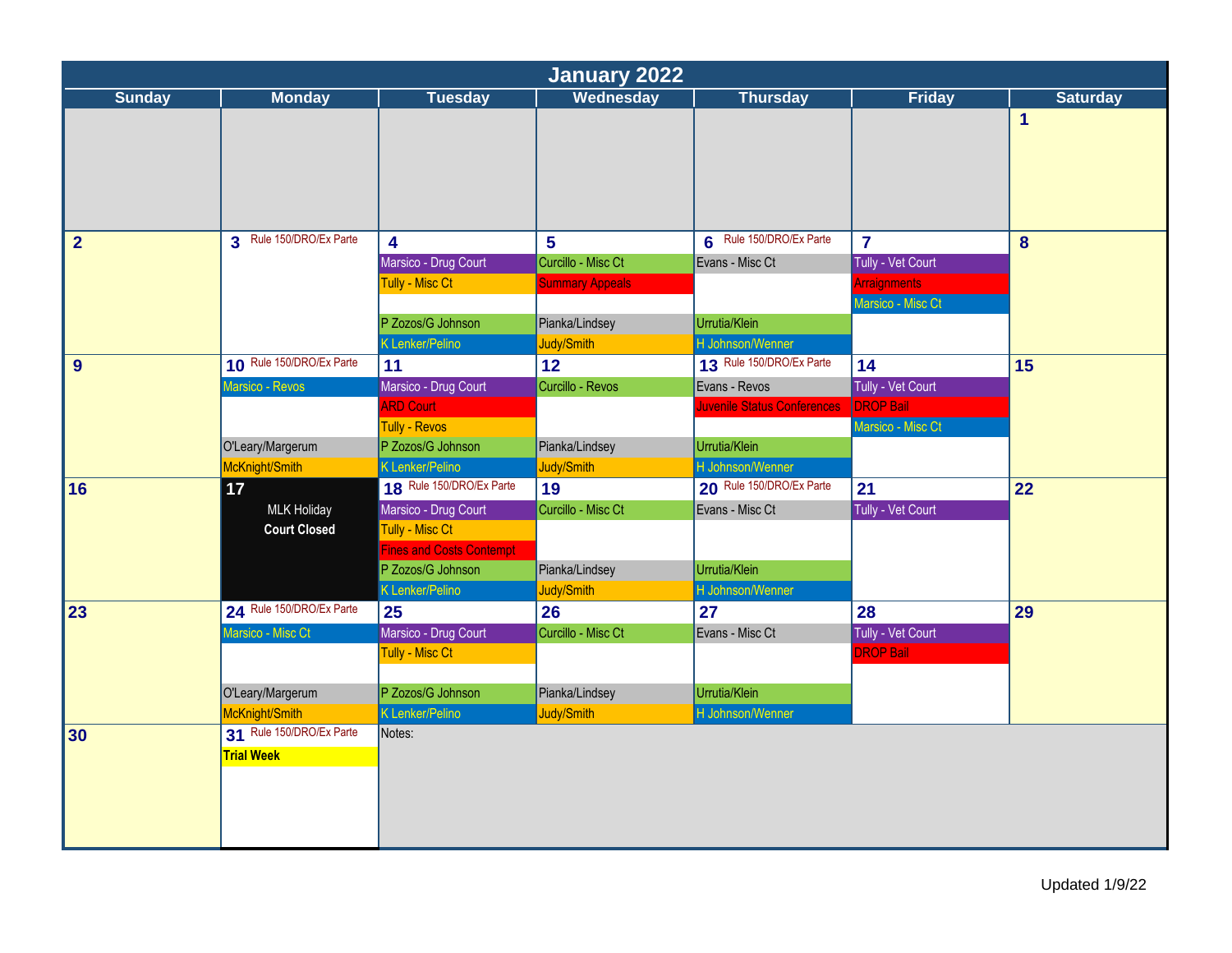|                 |                          |                          | <b>February 2022</b>    |                          |                     |                 |
|-----------------|--------------------------|--------------------------|-------------------------|--------------------------|---------------------|-----------------|
| <b>Sunday</b>   | <b>Monday</b>            | <b>Tuesday</b>           | Wednesday               | <b>Thursday</b>          | <b>Friday</b>       | <b>Saturday</b> |
|                 |                          | 1                        | $\overline{\mathbf{2}}$ | 3 Rule 150/DRO/Ex Parte  | 4                   | $5\overline{)}$ |
|                 |                          | <b>Trial Week</b>        | <b>Trial Week</b>       | <b>Trial Week</b>        | <b>Trial Week</b>   |                 |
|                 |                          | Marsico - Drug Court     |                         |                          | Tully - Vet Court   |                 |
|                 |                          |                          |                         |                          |                     |                 |
|                 |                          |                          |                         |                          |                     |                 |
|                 |                          |                          |                         |                          |                     |                 |
| $6\phantom{1}6$ | 7 Rule 150/DRO/Ex Parte  | 8                        | 9                       | 10 Rule 150/DRO/Ex Parte | 11                  | 12              |
|                 | Marsico - Revos          | Marsico - Drug Court     | Curcillo - Revos        | Evans - Revos            | Tully - Vet Court   |                 |
|                 |                          | <b>ARD Court</b>         |                         |                          | <b>Arraignments</b> |                 |
|                 |                          | <b>Tully - Revos</b>     |                         |                          | Marsico - Revos     |                 |
|                 | O'Leary/Margerum         | P Zozos/G Johnson        | Pianka/Lindsey          | Urrutia/Klein            |                     |                 |
|                 | McKnight/Smith           | <b>K Lenker/Pelino</b>   | Judy/Smith              | H Johnson/Wenner         |                     |                 |
| 13              | 14 Rule 150/DRO/Ex Parte | 15                       | 16                      | 17 Rule 150/DRO/Ex Parte | 18                  | 19              |
|                 | Marsico - Misc Ct        | Marsico - Drug Court     | Curcillo - Misc Ct      | Evans - Misc Ct          | Tully - Vet Court   |                 |
|                 |                          | <b>Tully - Misc Ct</b>   |                         |                          | <b>DROP Bail</b>    |                 |
|                 |                          |                          |                         |                          |                     |                 |
|                 | O'Leary/Margerum         | P Zozos/G Johnson        | Pianka/Lindsey          | Urrutia/Klein            |                     |                 |
|                 | McKnight/Smith           | K Lenker/Pelino          | Judy/Smith              | H Johnson/Wenner         |                     |                 |
| 20              | 21                       | 22 Rule 150/DRO/Ex Parte | 23                      | 24 Rule 150/DRO/Ex Parte | 25                  | 26              |
|                 | President's Day Holiday  | Marsico - Drug Court     | Curcillo - Misc Ct      | Evans - Misc Ct          | Tully - Vet Court   |                 |
|                 | <b>Court Closed</b>      | Tully - Misc Ct          |                         |                          |                     |                 |
|                 |                          |                          |                         |                          |                     |                 |
|                 |                          | P Zozos/G Johnson        | Pianka/Lindsey          | Urrutia/Klein            |                     |                 |
|                 |                          | K Lenker/Pelino          | Judy/Smith              | H Johnson/Wenner         |                     |                 |
| 27              | 28 Rule 150/DRO/Ex Parte | Notes:                   |                         |                          |                     |                 |
|                 | Marsico - Misc Ct        |                          |                         |                          |                     |                 |
|                 |                          |                          |                         |                          |                     |                 |
|                 |                          |                          |                         |                          |                     |                 |
|                 | O'Leary/Margerum         |                          |                         |                          |                     |                 |
|                 | McKnight/Smith           |                          |                         |                          |                     |                 |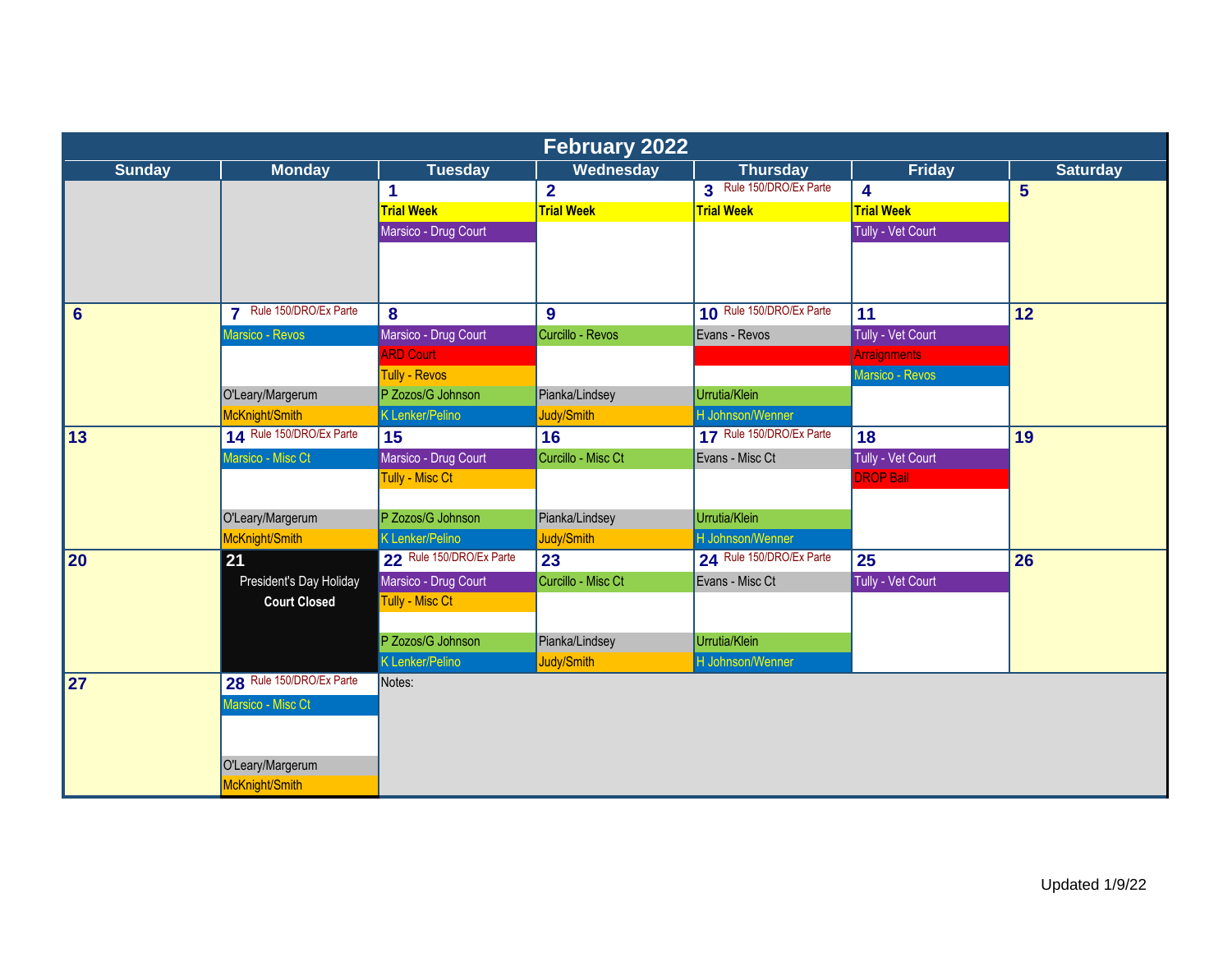|                 |                          |                          | <b>March 2022</b>  |                             |                   |                 |
|-----------------|--------------------------|--------------------------|--------------------|-----------------------------|-------------------|-----------------|
| <b>Sunday</b>   | <b>Monday</b>            | <b>Tuesday</b>           | Wednesday          | <b>Thursday</b>             | <b>Friday</b>     | <b>Saturday</b> |
|                 |                          | 1                        | $\overline{2}$     | 3 Rule 150/DRO/Ex Parte     | 4                 | 5               |
|                 |                          | Marsico - Drug Court     | Curcillo - Misc Ct | Evans - Misc Ct             | Tully - Vet Court |                 |
|                 |                          | <b>Tully - Misc Ct</b>   |                    | <b>Summary Appeals</b>      | <b>DROP Bail</b>  |                 |
|                 |                          |                          |                    |                             |                   |                 |
|                 |                          | P Zozos/G Johnson        | Pianka/Lindsey     | Urrutia/Klein               |                   |                 |
|                 |                          | <b>K Lenker/Pelino</b>   | Judy/Smith         | H Johnson/Wenner            |                   |                 |
| $6\phantom{1}6$ | 7 Rule 150/DRO/Ex Parte  | 8                        | 9                  | 10 Rule 150/DRO/Ex Parte    | 11                | 12              |
|                 | <b>Trial Week</b>        | <b>Trial Week</b>        | <b>Trial Week</b>  | <b>Trial Week</b>           | <b>Trial Week</b> |                 |
|                 |                          | Marsico - Drug Court     |                    |                             | Tully - Vet Court |                 |
|                 |                          |                          |                    |                             |                   |                 |
|                 |                          |                          |                    |                             |                   |                 |
| $\overline{13}$ | 14 Rule 150/DRO/Ex Parte | 15                       | 16                 | 17 Rule 150/DRO/Ex Parte    | 18                | 19              |
|                 | Marsico - Revos          | Marsico - Drug Court     | Curcillo - Revos   | Evans - Revos               | Tully - Vet Court |                 |
|                 |                          | <b>ARD Court</b>         |                    | Juvenile Status Conferences | Arraignments      |                 |
|                 |                          | <b>Tully - Revos</b>     |                    |                             |                   |                 |
|                 | O'Leary/Margerum         | P Zozos/G Johnson        | Pianka/Lindsey     | Urrutia/Klein               |                   |                 |
|                 | McKnight/Smith           | <b>K</b> Lenker/Pelino   | Judy/Smith         | H Johnson/Wenner            |                   |                 |
| 20              | 21 Rule 150/DRO/Ex Parte | 22                       | 23                 | 24 Rule 150/DRO/Ex Parte    | 25                | 26              |
|                 | Marsico - Misc Ct        | Marsico - Drug Court     | Curcillo - Misc Ct | Evans - Misc Ct             | Tully - Vet Court |                 |
|                 |                          | Tully - Misc Ct          |                    |                             | <b>DROP Bail</b>  |                 |
|                 |                          | Fines and Costs Contempt |                    |                             |                   |                 |
|                 | O'Leary/Margerum         | P Zozos/G Johnson        | Pianka/Lindsey     | Urrutia/Klein               |                   |                 |
|                 | McKnight/Smith           | <b>K Lenker/Pelino</b>   | Judy/Smith         | H Johnson/Wenner            |                   |                 |
| 27              | 28 Rule 150/DRO/Ex Parte | 29                       | 30                 | 31                          | Notes:            |                 |
|                 | Marsico - Misc Ct        | Marsico - Drug Court     | Curcillo - Misc Ct | Evans - Misc Ct             |                   |                 |
|                 |                          | <b>Tully - Misc Ct</b>   |                    | <b>Summary Appeals</b>      |                   |                 |
|                 |                          |                          |                    |                             |                   |                 |
|                 | O'Leary/Margerum         | P Zozos/G Johnson        | Pianka/Lindsey     | Urrutia/Klein               |                   |                 |
|                 | McKnight/Smith           | K Lenker/Pelino          | Judy/Smith         | H Johnson/Wenner            |                   |                 |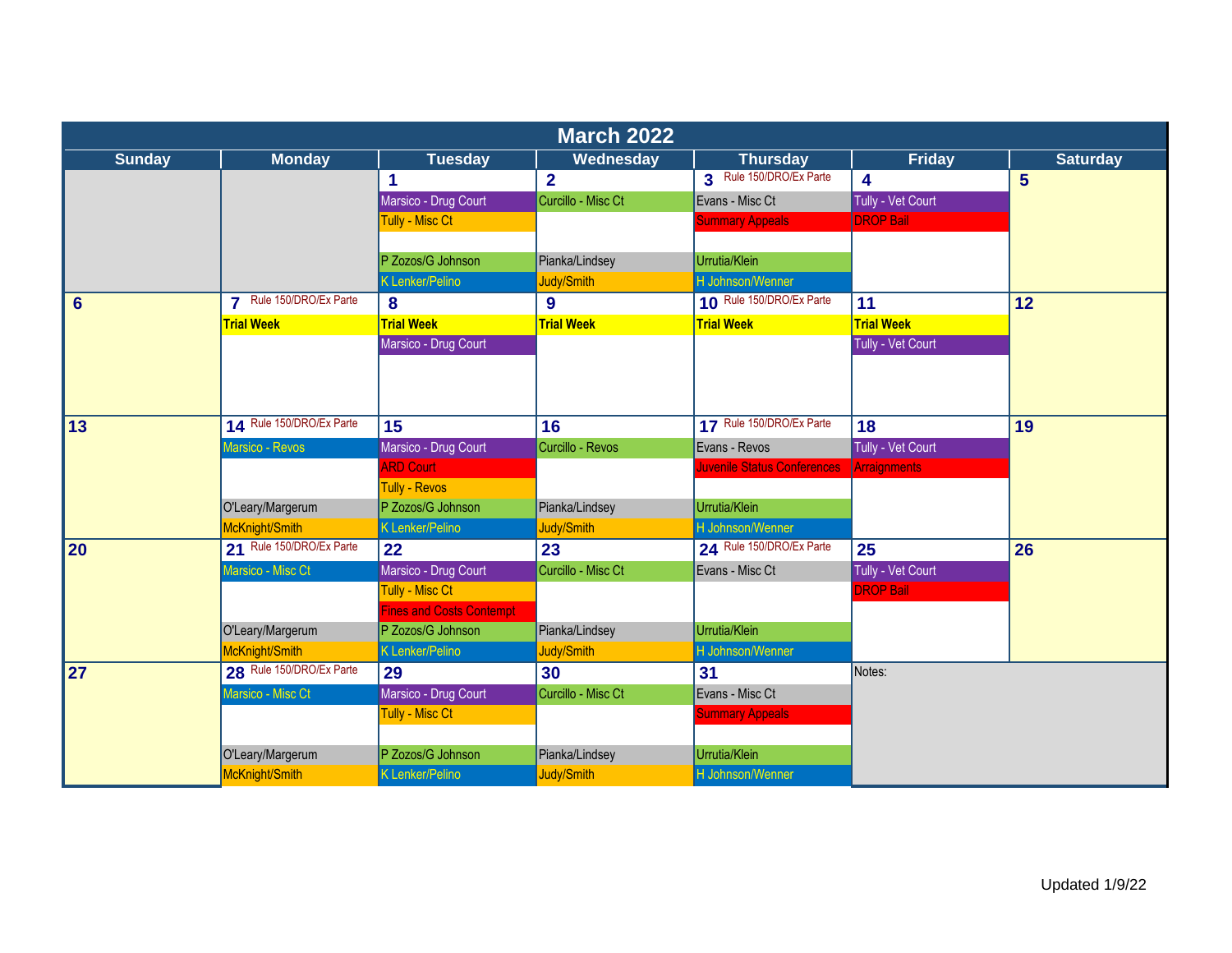| Wednesday<br>Thursday<br><b>Friday</b><br><b>Saturday</b><br><b>Sunday</b><br><b>Monday</b><br><b>Tuesday</b><br>$\overline{2}$<br>1<br>Tully - Vet Court<br>4 Rule 150/DRO/Ex Parte<br>7 Rule 150/DRO/Ex Parte<br>$5\phantom{a}$<br>8<br>9<br>$\mathbf{3}$<br>$6\phantom{a}$<br><b>Trial Week</b><br><b>Trial Week</b><br><b>Trial Week</b><br><b>Trial Week</b><br><b>Trial Week</b> |
|----------------------------------------------------------------------------------------------------------------------------------------------------------------------------------------------------------------------------------------------------------------------------------------------------------------------------------------------------------------------------------------|
|                                                                                                                                                                                                                                                                                                                                                                                        |
|                                                                                                                                                                                                                                                                                                                                                                                        |
|                                                                                                                                                                                                                                                                                                                                                                                        |
|                                                                                                                                                                                                                                                                                                                                                                                        |
|                                                                                                                                                                                                                                                                                                                                                                                        |
|                                                                                                                                                                                                                                                                                                                                                                                        |
|                                                                                                                                                                                                                                                                                                                                                                                        |
|                                                                                                                                                                                                                                                                                                                                                                                        |
| Marsico - Drug Court<br>Tully - Vet Court                                                                                                                                                                                                                                                                                                                                              |
|                                                                                                                                                                                                                                                                                                                                                                                        |
|                                                                                                                                                                                                                                                                                                                                                                                        |
| 11 Rule 150/DRO/Ex Parte<br>14 Rule 150/DRO/Ex Parte<br>$\overline{10}$<br>12<br>13<br>15<br>16                                                                                                                                                                                                                                                                                        |
| Marsico - Revos<br>Marsico - Drug Court<br>Curcillo - Revos<br>Tully - Vet Court<br>Evans - Revos                                                                                                                                                                                                                                                                                      |
| <b>ARD Court</b><br><b>Summary Appeals</b><br><b>Juvenile Status Conferences</b><br>Arraignments                                                                                                                                                                                                                                                                                       |
| <b>Tully - Revos</b>                                                                                                                                                                                                                                                                                                                                                                   |
| Pianka/Lindsey<br>Urrutia/Klein<br>O'Leary/Margerum<br>P Zozos/G Johnson                                                                                                                                                                                                                                                                                                               |
| McKnight/Smith<br><b>K</b> Lenker/Pelino<br>Judy/Smith<br>H Johnson/Wenner                                                                                                                                                                                                                                                                                                             |
| 18 Rule 150/DRO/Ex Parte<br>21 Rule 150/DRO/Ex Parte<br><b>17</b><br>20<br>22<br>23<br>19                                                                                                                                                                                                                                                                                              |
| Marsico - Misc Ct<br>Marsico - Drug Court<br>Curcillo - Misc Ct<br>Tully - Vet Court<br>Evans - Misc Ct                                                                                                                                                                                                                                                                                |
| Tully - Misc Ct<br><b>DROP Bail</b>                                                                                                                                                                                                                                                                                                                                                    |
|                                                                                                                                                                                                                                                                                                                                                                                        |
| Urrutia/Klein<br>P Zozos/G Johnson<br>Pianka/Lindsey<br>O'Leary/Margerum                                                                                                                                                                                                                                                                                                               |
| McKnight/Smith<br>K Lenker/Pelino<br>Judy/Smith<br>H Johnson/Wenner                                                                                                                                                                                                                                                                                                                    |
| 25 Rule 150/DRO/Ex Parte<br>24<br>26<br>27<br>28<br>29<br>30                                                                                                                                                                                                                                                                                                                           |
| Marsico - Misc Ct<br>Marsico - Drug Court<br>Curcillo - Misc Ct<br>Tully - Vet Court                                                                                                                                                                                                                                                                                                   |
| <b>Tully - Misc Ct</b>                                                                                                                                                                                                                                                                                                                                                                 |
| P Zozos/G Johnson<br>Pianka/Lindsey<br>Urrutia/Klein<br>O'Leary/Margerum                                                                                                                                                                                                                                                                                                               |
| McKnight/Smith<br><b>K Lenker/Pelino</b><br>Judy/Smith<br>H Johnson/Wenner                                                                                                                                                                                                                                                                                                             |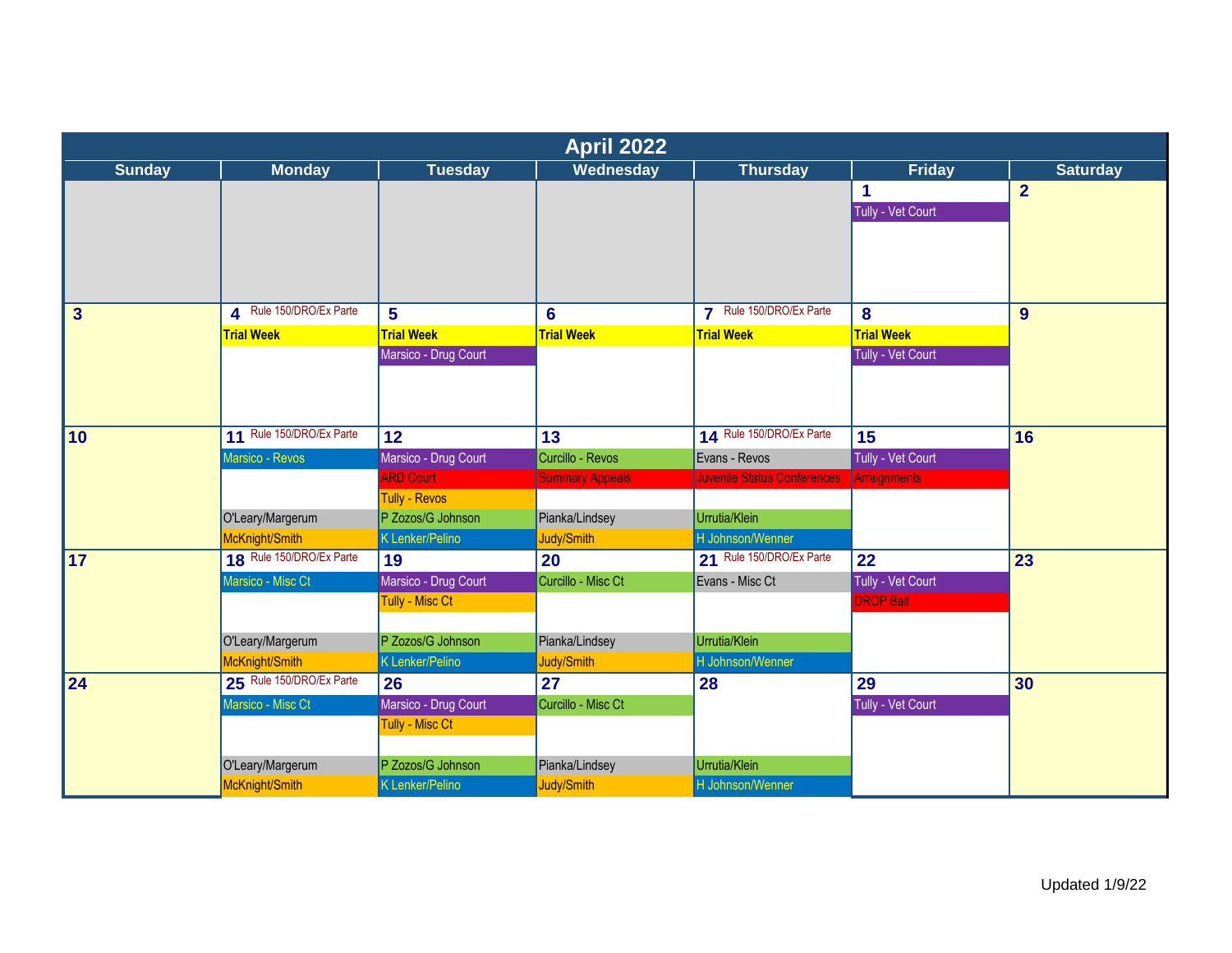|               | <b>May 2022</b>          |                          |                    |                                    |                     |                 |  |  |
|---------------|--------------------------|--------------------------|--------------------|------------------------------------|---------------------|-----------------|--|--|
| <b>Sunday</b> | <b>Monday</b>            | <b>Tuesday</b>           | <b>Wednesday</b>   | <b>Thursday</b>                    | <b>Friday</b>       | <b>Saturday</b> |  |  |
| 1             | 2 Rule 150/DRO/Ex Parte  | $\overline{\mathbf{3}}$  | 4                  | 5 Rule 150/DRO/Ex Parte            | $6\phantom{1}6$     | $\overline{7}$  |  |  |
|               | Marsico - Misc Ct        | Marsico - Drug Court     | Curcillo - Misc Ct | Evans - Misc Ct                    | Tully - Vet Court   |                 |  |  |
|               |                          | <b>Tully - Misc Ct</b>   |                    |                                    | <b>DROP Bail</b>    |                 |  |  |
|               |                          |                          |                    |                                    |                     |                 |  |  |
|               | O'Leary/Margerum         | P Zozos/G Johnson        | Pianka/Lindsey     | Urrutia/Klein                      |                     |                 |  |  |
|               | McKnight/Smith           | <b>K Lenker/Pelino</b>   | Judy/Smith         | H Johnson/Wenner                   |                     |                 |  |  |
| 8             | 9 Rule 150/DRO/Ex Parte  | 10                       | 11                 | 12 Rule 150/DRO/Ex Parte           | 13                  | 14              |  |  |
|               | Marsico - Misc Ct        | Marsico - Drug Court     | Curcillo - Misc Ct | Evans - Misc Ct                    | Tully - Vet Court   |                 |  |  |
|               |                          | Tully - Misc Ct          |                    |                                    | <b>Arraignments</b> |                 |  |  |
|               |                          | Fines and Costs Contempt |                    |                                    | Marsico - Misc Ct   |                 |  |  |
|               | O'Leary/Margerum         | P Zozos/G Johnson        | Pianka/Lindsey     | Urrutia/Klein                      |                     |                 |  |  |
|               | McKnight/Smith           | <b>K Lenker/Pelino</b>   | Judy/Smith         | H Johnson/Wenner                   |                     |                 |  |  |
| 15            | 16 Rule 150/DRO/Ex Parte | 17                       | 18                 | 19 Rule 150/DRO/Ex Parte           | 20                  | 21              |  |  |
|               | <b>Trial Week</b>        | <b>Trial Week</b>        | <b>Trial Week</b>  | <b>Trial Week</b>                  | <b>Trial Week</b>   |                 |  |  |
|               |                          | Marsico - Drug Court     |                    |                                    | Tully - Vet Court   |                 |  |  |
|               |                          |                          |                    |                                    | <b>DROP Bail</b>    |                 |  |  |
|               |                          |                          |                    |                                    |                     |                 |  |  |
|               |                          |                          |                    |                                    |                     |                 |  |  |
| 22            | 23 Rule 150/DRO/Ex Parte | 24                       | 25                 | 26 Rule 150/DRO/Ex Parte           | 27                  | 28              |  |  |
|               | Marsico - Revos          | Marsico - Drug Court     | Curcillo - Revos   | Evans - Revos                      | Tully - Vet Court   |                 |  |  |
|               |                          | <b>ARD Court</b>         |                    | <b>Summary Appeals</b>             |                     |                 |  |  |
|               |                          | <b>Tully - Revos</b>     |                    | <b>Juvenile Status Conferences</b> |                     |                 |  |  |
|               | O'Leary/Margerum         | P Zozos/G Johnson        | Pianka/Lindsey     | Urrutia/Klein                      |                     |                 |  |  |
|               | McKnight/Smith           | K Lenker/Pelino          | Judy/Smith         | H Johnson/Wenner                   |                     |                 |  |  |
| 29            | 30                       | 31 Rule 150/DRO/Ex Parte | Notes:             |                                    |                     |                 |  |  |
|               | Memorial Day Holiday     | Marsico - Drug Court     |                    |                                    |                     |                 |  |  |
|               | <b>Court Closed</b>      | Tully - Misc Ct          |                    |                                    |                     |                 |  |  |
|               |                          |                          |                    |                                    |                     |                 |  |  |
|               |                          | P Zozos/G Johnson        |                    |                                    |                     |                 |  |  |
|               |                          | K Lenker/Pelino          |                    |                                    |                     |                 |  |  |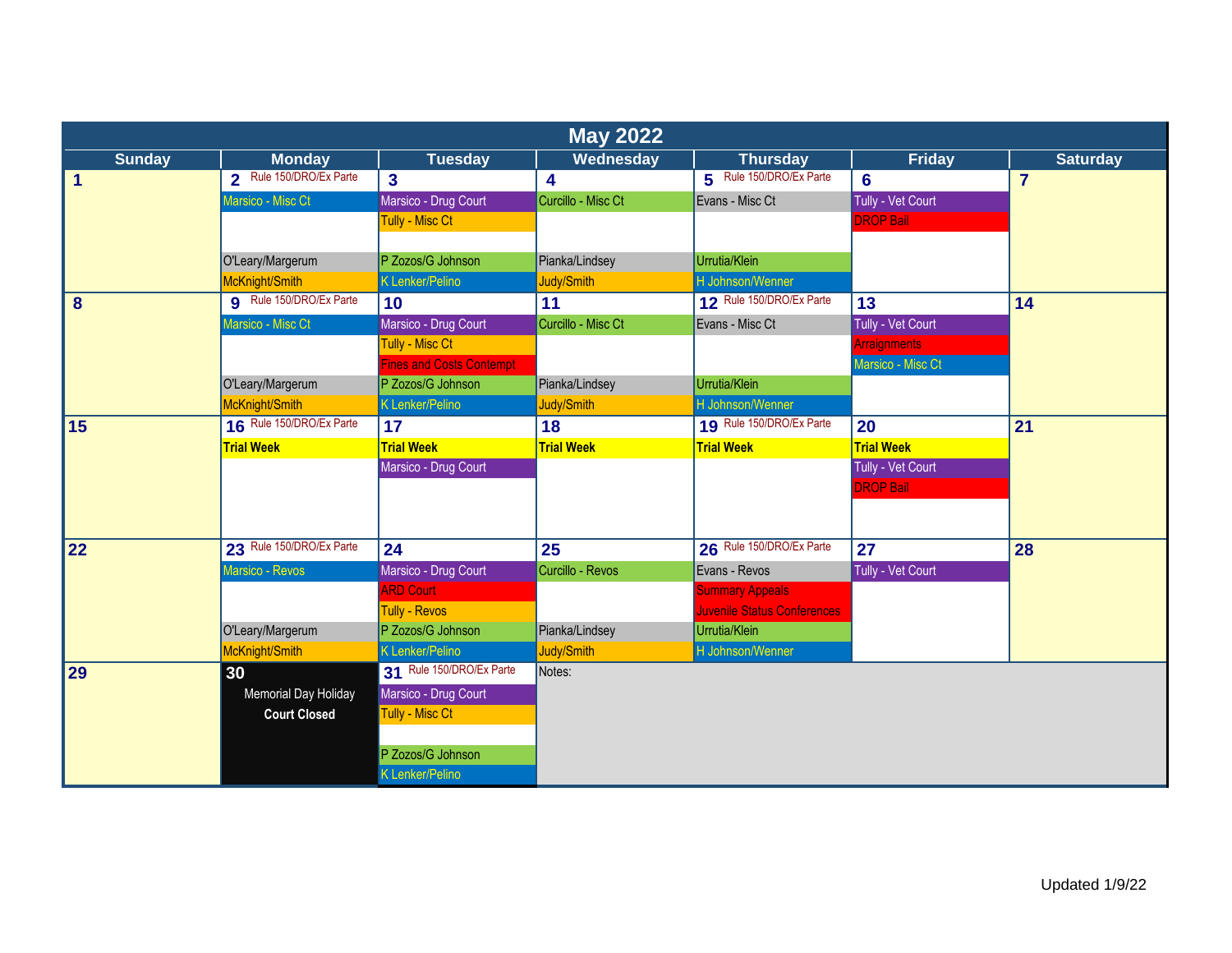|                | <b>June 2022</b>          |                            |                            |                                    |                            |                 |  |  |
|----------------|---------------------------|----------------------------|----------------------------|------------------------------------|----------------------------|-----------------|--|--|
| <b>Sunday</b>  | <b>Monday</b>             | <b>Tuesday</b>             | Wednesday                  | <b>Thursday</b>                    | <b>Friday</b>              | <b>Saturday</b> |  |  |
|                |                           |                            | 1                          | 2 Rule 150/DRO/Ex Parte            | $\overline{\mathbf{3}}$    | 4               |  |  |
|                |                           |                            | Curcillo - Misc Ct         | Evans - Misc Ct                    | Tully - Vet Court          |                 |  |  |
|                |                           |                            |                            |                                    | <b>DROP Bail</b>           |                 |  |  |
|                |                           |                            |                            |                                    |                            |                 |  |  |
|                |                           |                            | Pianka/Lindsey             | Urrutia/Klein                      |                            |                 |  |  |
|                |                           |                            | Judy/Smith                 | H Johnson/Wenner                   |                            |                 |  |  |
| $5\phantom{1}$ | 6 Rule 150/DRO/Ex Parte   | $\overline{7}$             | 8                          | <b>9</b> Rule 150/DRO/Ex Parte     | 10                         | 11              |  |  |
|                | Marsico - Misc Ct         | Marsico - Drug Court       | Curcillo - Misc Ct         | Evans - Misc Ct                    | Tully - Vet Court          |                 |  |  |
|                | <b>Call of the List</b>   | Tully - Misc Ct            |                            |                                    | <b>Arraignments</b>        |                 |  |  |
|                |                           |                            |                            |                                    |                            |                 |  |  |
|                | O'Leary/Margerum          | P Zozos/G Johnson          | Pianka/Lindsey             | Urrutia/Klein                      |                            |                 |  |  |
|                | McKnight/Smith            | <b>K Lenker/Pelino</b>     | Judy/Smith                 | H Johnson/Wenner                   |                            |                 |  |  |
| <b>12</b>      | 13 Rule 150/DRO/Ex Parte  | 14                         | 15                         | 16 Rule 150/DRO/Ex Parte           | 17                         | 18              |  |  |
|                | Marsico - Misc Ct         | Marsico - Drug Court       | Curcillo - Misc Ct         | Evans - Misc Ct                    | Tully - Vet Court          |                 |  |  |
|                | <b>Pick and Go Trials</b> | Tully - Misc Ct            | <b>Summary Appeals</b>     |                                    | <b>DROP Bail</b>           |                 |  |  |
|                |                           |                            |                            | <b>Juvenile Status Conferences</b> |                            |                 |  |  |
|                | O'Leary/Margerum          | P Zozos/G Johnson          | Pianka/Lindsey             | Urrutia/Klein                      |                            |                 |  |  |
|                | McKnight/Smith            | <b>K</b> Lenker/Pelino     | Judy/Smith                 | H Johnson/Wenner                   |                            |                 |  |  |
| 19             | 20 Rule 150/DRO/Ex Parte  | 21                         | 22                         | 23 Rule 150/DRO/Ex Parte           | 24                         | 25              |  |  |
|                |                           | Marsico - Drug Court       | Curcillo - Misc Ct         | Evans - Misc Ct                    | Tully - Vet Court          |                 |  |  |
|                |                           | <b>Tully - Misc Ct</b>     |                            |                                    |                            |                 |  |  |
|                |                           | <b>Jury Selection Week</b> | <b>Jury Selection Week</b> | <b>Jury Selection Week</b>         | <b>Jury Selection Week</b> |                 |  |  |
|                |                           | P Zozos/G Johnson          | Pianka/Lindsey             | Urrutia/Klein                      |                            |                 |  |  |
|                |                           | <b>K Lenker/Pelino</b>     | Judy/Smith                 | H Johnson/Wenner                   |                            |                 |  |  |
| 26             | 27 Rule 150/DRO/Ex Parte  | 28                         | 29                         | 30                                 | Notes:                     |                 |  |  |
|                | <b>Trial Week</b>         | <b>Trial Week</b>          | <b>Trial Week</b>          | <b>Trial Week</b>                  |                            |                 |  |  |
|                |                           | Marsico - Drug Court       |                            |                                    |                            |                 |  |  |
|                |                           |                            |                            |                                    |                            |                 |  |  |
|                |                           |                            |                            |                                    |                            |                 |  |  |
|                |                           |                            |                            |                                    |                            |                 |  |  |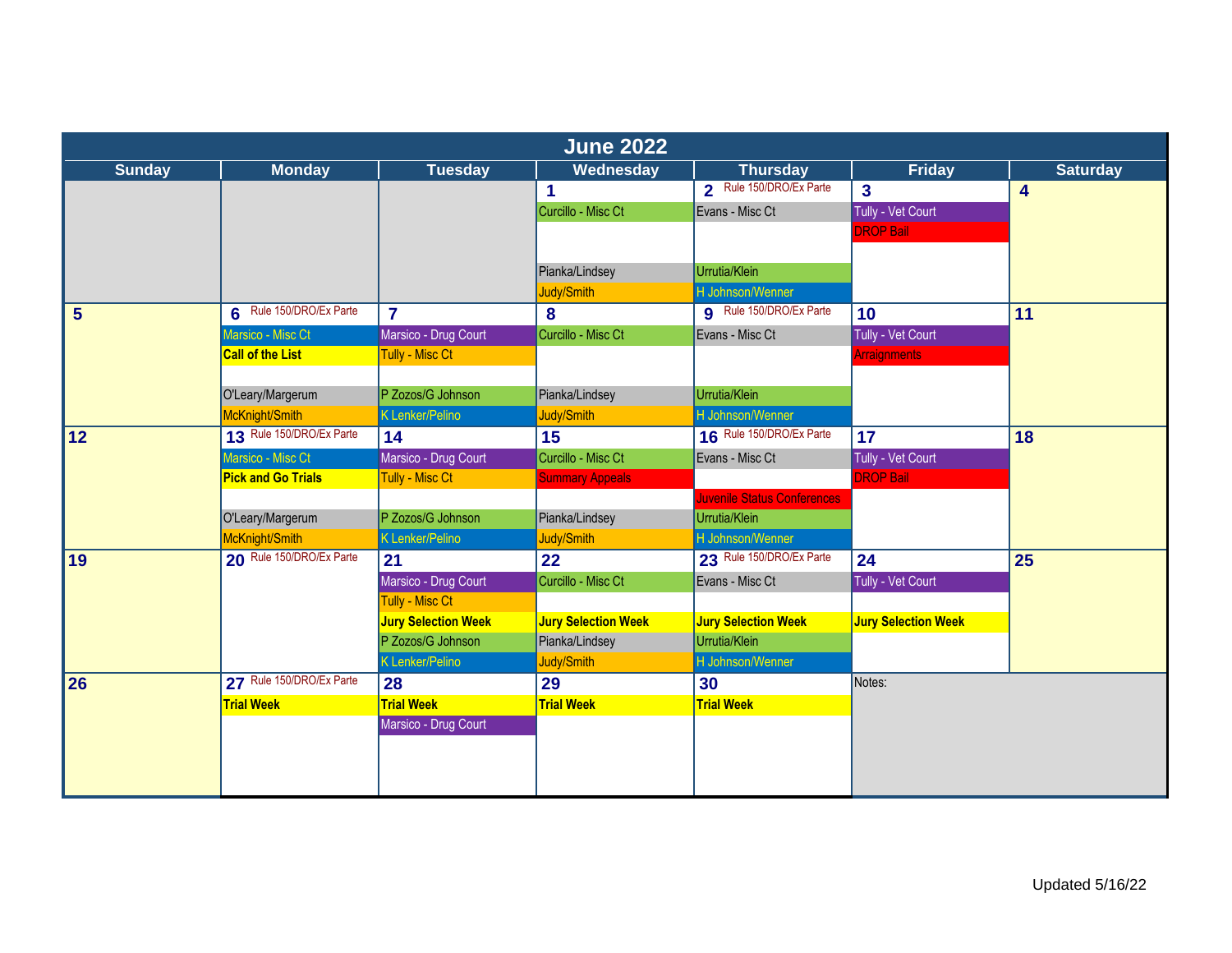|                         | <b>July 2022</b>         |                                 |                        |                          |                      |                 |  |  |
|-------------------------|--------------------------|---------------------------------|------------------------|--------------------------|----------------------|-----------------|--|--|
| <b>Sunday</b>           | <b>Monday</b>            | <b>Tuesday</b>                  | Wednesday              | <b>Thursday</b>          | <b>Friday</b>        | <b>Saturday</b> |  |  |
|                         |                          |                                 |                        |                          | $\blacktriangleleft$ | $\overline{2}$  |  |  |
|                         |                          |                                 |                        |                          | Tully - Vet Court    |                 |  |  |
|                         |                          |                                 |                        |                          | <b>DROP Bail</b>     |                 |  |  |
|                         |                          |                                 |                        |                          |                      |                 |  |  |
|                         |                          |                                 |                        |                          |                      |                 |  |  |
|                         |                          |                                 |                        |                          |                      |                 |  |  |
| $\overline{\mathbf{3}}$ | 4                        | 5 Rule 150/DRO/Ex Parte         | $6 \,$                 | 7 Rule 150/DRO/Ex Parte  | 8                    | 9               |  |  |
|                         | Independence Day Holiday | Marsico - Drug Court            | Curcillo - Revos       | Evans - Revos            | Tully - Vet Court    |                 |  |  |
|                         | <b>Court Closed</b>      | <b>ARD Court</b>                | <b>Summary Appeals</b> |                          | <b>Arraignments</b>  |                 |  |  |
|                         |                          | <b>Tully - Revos</b>            |                        |                          |                      |                 |  |  |
|                         |                          | P Zozos/G Johnson               | Pianka/Lindsey         | Urrutia/Klein            |                      |                 |  |  |
|                         |                          | <b>K</b> Lenker/Pelino          | Judy/Smith             | H Johnson/Wenner         |                      |                 |  |  |
| 10                      | 11 Rule 150/DRO/Ex Parte | 12                              | 13                     | 14 Rule 150/DRO/Ex Parte | 15                   | 16              |  |  |
|                         | Marsico - Misc Ct        | Marsico - Drug Court            |                        | Evans - Misc Ct          | Tully - Vet Court    |                 |  |  |
|                         |                          | Tully - Misc Ct                 |                        |                          | <b>DROP Bail</b>     |                 |  |  |
|                         |                          | <b>Fines and Costs Contempt</b> |                        |                          |                      |                 |  |  |
|                         | O'Leary/Margerum         | P Zozos/G Johnson               | Pianka/Lindsey         | Urrutia/Klein            |                      |                 |  |  |
|                         | McKnight/Smith           | K Lenker/Pelino                 | Judy/Smith             | H Johnson/Wenner         |                      |                 |  |  |
| 17                      | 18 Rule 150/DRO/Ex Parte | 19                              | 20                     | 21 Rule 150/DRO/Ex Parte | 22                   | 23              |  |  |
|                         | Marsico - Misc Ct        | Marsico - Drug Court            | Curcillo - Misc Ct     | Evans - Misc Ct          | Tully - Vet Court    |                 |  |  |
|                         |                          | Tully - Misc Ct                 |                        |                          |                      |                 |  |  |
|                         |                          |                                 |                        |                          |                      |                 |  |  |
|                         | O'Leary/Margerum         | P Zozos/G Johnson               | Pianka/Lindsey         | Urrutia/Klein            |                      |                 |  |  |
|                         | McKnight/Smith           | K Lenker/Pelino                 | Judy/Smith             | H Johnson/Wenner         |                      |                 |  |  |
| 24                      | 25 Rule 150/DRO/Ex Parte | 26                              | 27                     | 28                       | 29                   | 30              |  |  |
|                         | Marsico - Revos          | Marsico - Drug Court            | Curcillo - Revos       | Evans - Revos            | Tully - Vet Court    |                 |  |  |
|                         | <b>Call of the List</b>  | <b>ARD Court</b>                |                        |                          | <b>DROP Bail</b>     |                 |  |  |
|                         |                          | Tully - Revos                   |                        |                          |                      |                 |  |  |
|                         | O'Leary/Margerum         | P Zozos/G Johnson               | Pianka/Lindsey         | Urrutia/Klein            |                      |                 |  |  |
|                         | McKnight/Smith           | K Lenker/Pelino                 | Judy/Smith             | H Johnson/Wenner         |                      |                 |  |  |
| 31                      | Notes:                   |                                 |                        |                          |                      |                 |  |  |
|                         |                          |                                 |                        |                          |                      |                 |  |  |
|                         |                          |                                 |                        |                          |                      |                 |  |  |
|                         |                          |                                 |                        |                          |                      |                 |  |  |
|                         |                          |                                 |                        |                          |                      |                 |  |  |
|                         |                          |                                 |                        |                          |                      |                 |  |  |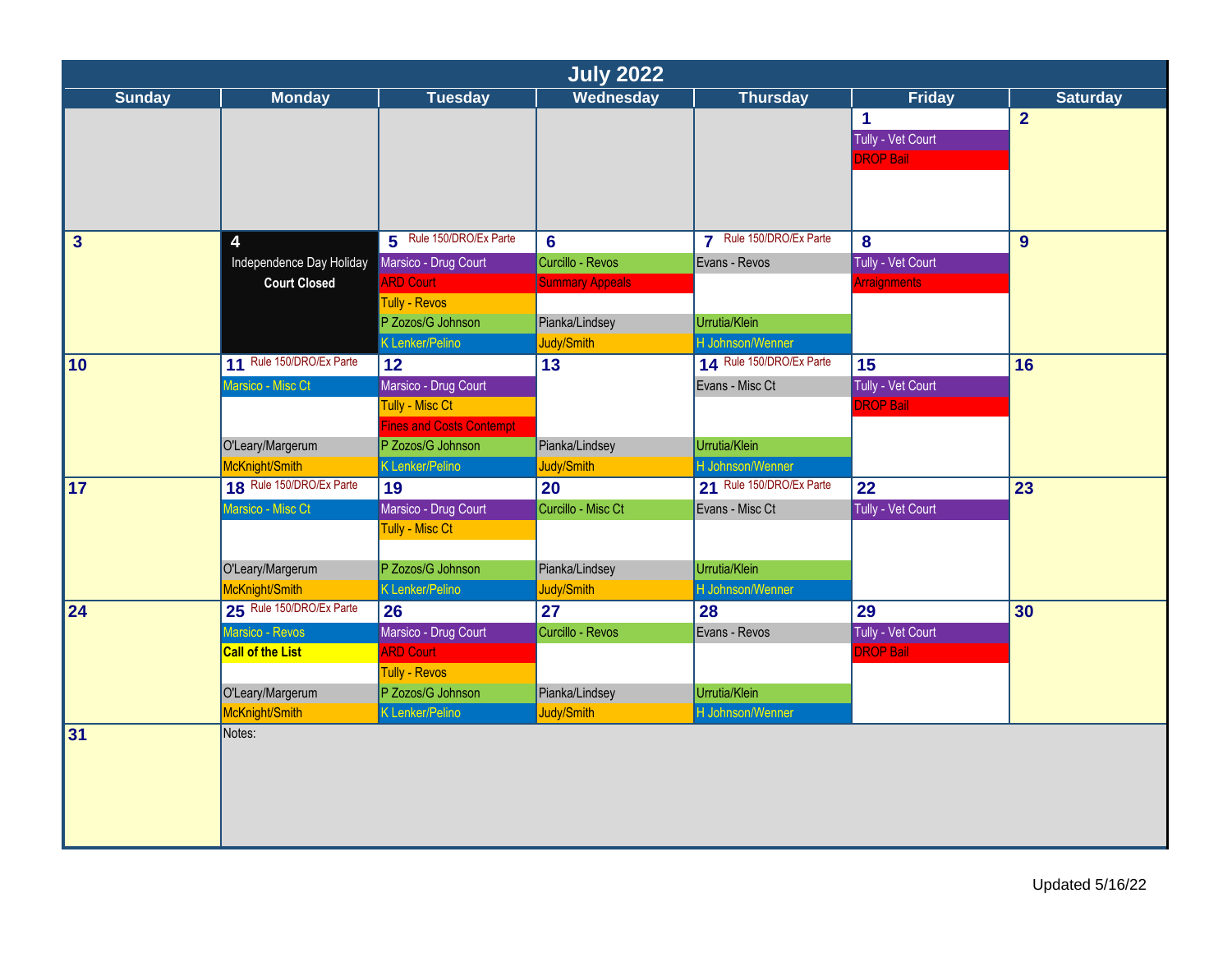|                |                            |                            | <b>August 2022</b>         |                                    |                            |                 |
|----------------|----------------------------|----------------------------|----------------------------|------------------------------------|----------------------------|-----------------|
| <b>Sunday</b>  | <b>Monday</b>              | <b>Tuesday</b>             | <b>Wednesday</b>           | <b>Thursday</b>                    | <b>Friday</b>              | <b>Saturday</b> |
|                | Rule 150/DRO/Ex Parte<br>1 | $\overline{2}$             | $\overline{3}$             | A Rule 150/DRO/Ex Parte            | 5                          | $6\phantom{1}$  |
|                | Marsico - Misc Ct          | Marsico - Drug Court       | Curcillo - Misc Ct         | Evans - Misc Ct                    | Tully - Vet Court          |                 |
|                | <b>Pick and Go Trials</b>  | Tully - Misc Ct            |                            |                                    | Arraignments               |                 |
|                |                            |                            |                            |                                    |                            |                 |
|                | O'Leary/Margerum           | P Zozos/G Johnson          | Pianka/Lindsey             | Urrutia/Klein                      |                            |                 |
|                | McKnight/Smith             | <b>K Lenker/Pelino</b>     | Judy/Smith                 | H Johnson/Wenner                   |                            |                 |
| $\overline{7}$ | 8 Rule 150/DRO/Ex Parte    | 9                          | 10 <sup>°</sup>            | 11 Rule 150/DRO/Ex Parte           | 12                         | 13              |
|                | <b>Jury Selection Week</b> | <b>Jury Selection Week</b> | <b>Jury Selection Week</b> | <b>Jury Selection Week</b>         | <b>Jury Selection Week</b> |                 |
|                | Marsico - Misc Ct          | Marsico - Drug Court       | Curcillo - Misc Ct         |                                    | Tully - Vet Court          |                 |
|                |                            | Tully - Misc Ct            |                            |                                    | <b>DROP Bail</b>           |                 |
|                | O'Leary/Margerum           | P Zozos/G Johnson          | Pianka/Lindsey             | Urrutia/Klein                      |                            |                 |
|                | McKnight/Smith             | K Lenker/Pelino            | Judy/Smith                 | H Johnson/Wenner                   |                            |                 |
| 14             | 15 Rule 150/DRO/Ex Parte   | 16                         | 17                         | 18 Rule 150/DRO/Ex Parte           | 19                         | 20              |
|                | <b>Trial Week</b>          | <b>Trial Week</b>          | <b>Trial Week</b>          | <b>Trial Week</b>                  | <b>Trial Week</b>          |                 |
|                |                            | Marsico - Drug Court       |                            |                                    | Tully - Vet Court          |                 |
|                |                            |                            |                            |                                    |                            |                 |
|                |                            |                            |                            |                                    |                            |                 |
| 21             | 22 Rule 150/DRO/Ex Parte   | 23                         | 24                         | 25 Rule 150/DRO/Ex Parte           | 26                         | 27              |
|                | Marsico - Revos            | Marsico - Drug Court       | Curcillo - Revos           | Evans - Revos                      | Tully - Vet Court          |                 |
|                |                            | <b>ARD Court</b>           |                            | <b>Summary Appeals</b>             | <b>DROP Bail</b>           |                 |
|                |                            | <b>Tully - Revos</b>       |                            | <b>Juvenile Status Conferences</b> |                            |                 |
|                | O'Leary/Margerum           | P Zozos/G Johnson          | Pianka/Lindsey             | Urrutia/Klein                      |                            |                 |
|                | McKnight/Smith             | <b>K Lenker/Pelino</b>     | Judy/Smith                 | H Johnson/Wenner                   |                            |                 |
| 28             | 29 Rule 150/DRO/Ex Parte   | 30                         | 31                         | Note:                              |                            |                 |
|                | Marsico - Misc Ct          | Marsico - Drug Court       | Curcillo - Misc Ct         |                                    |                            |                 |
|                | <b>Call of the List</b>    | <b>Tully - Misc Ct</b>     |                            |                                    |                            |                 |
|                |                            |                            |                            |                                    |                            |                 |
|                | O'Leary/Margerum           | P Zozos/G Johnson          | Pianka/Lindsey             |                                    |                            |                 |
|                | McKnight/Smith             | <b>K Lenker/Pelino</b>     | Judy/Smith                 |                                    |                            |                 |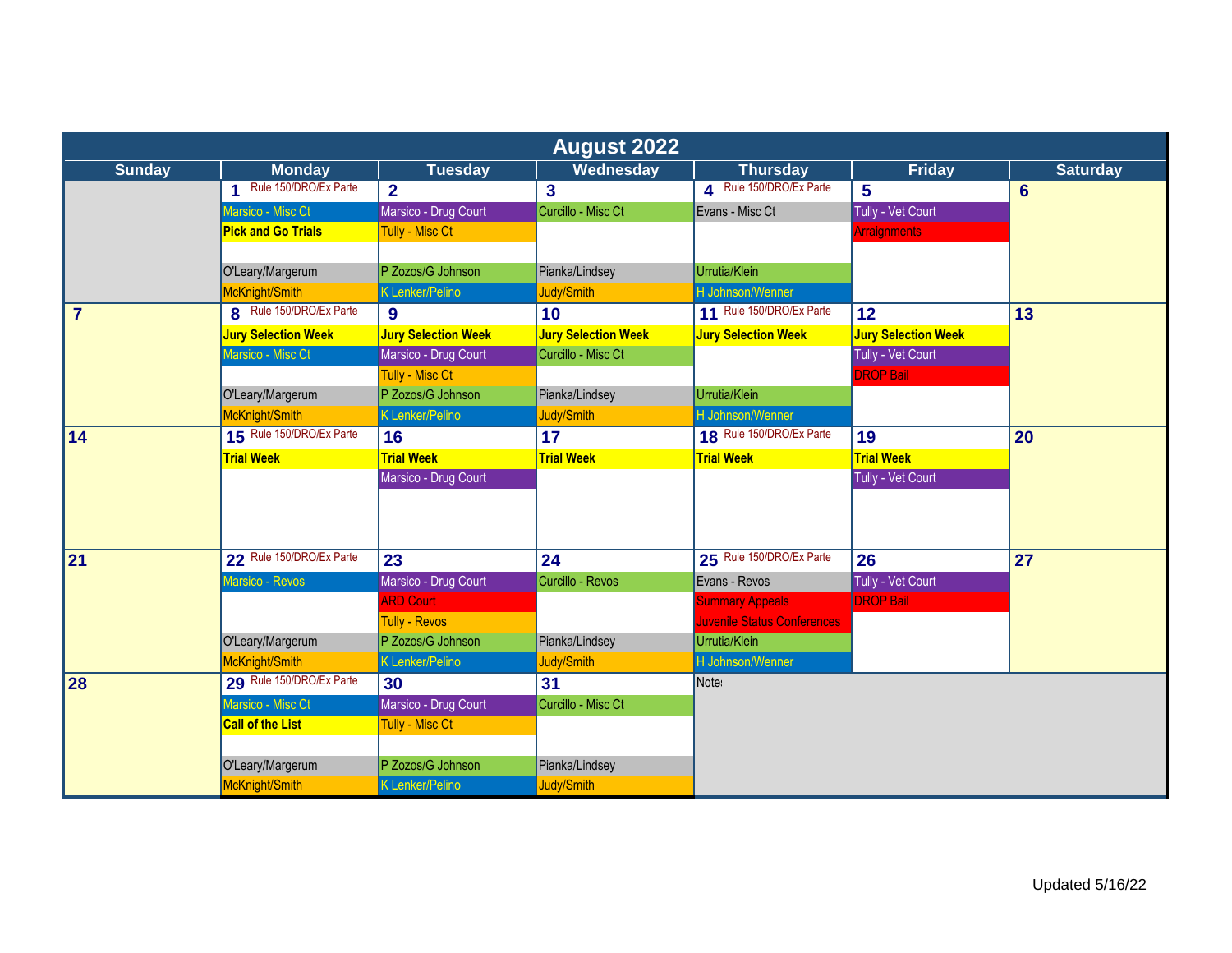|               | <b>September 2022</b>      |                                 |                            |                             |                            |                         |  |  |
|---------------|----------------------------|---------------------------------|----------------------------|-----------------------------|----------------------------|-------------------------|--|--|
| <b>Sunday</b> | <b>Monday</b>              | <b>Tuesday</b>                  | Wednesday                  | <b>Thursday</b>             | <b>Friday</b>              | <b>Saturday</b>         |  |  |
|               |                            |                                 |                            | 1 Rule 150/DRO/Ex Parte     | $\overline{2}$             | $\overline{\mathbf{3}}$ |  |  |
|               |                            |                                 |                            | Evans - Misc Ct             | Tully - Vet Court          |                         |  |  |
|               |                            |                                 |                            |                             |                            |                         |  |  |
|               |                            |                                 |                            |                             |                            |                         |  |  |
|               |                            |                                 |                            | Urrutia/Klein               |                            |                         |  |  |
|               |                            |                                 |                            | H Johnson/Wenner            |                            |                         |  |  |
| 4             | 5 <sup>5</sup>             | 6 Rule 150/DRO/Ex Parte         | $\overline{7}$             | 8 Rule 150/DRO/Ex Parte     | 9                          | 10                      |  |  |
|               | Labor Day Holiday          | Marsico - Drug Court            | Curcillo - Misc Ct         | Evans - Misc Ct             | Tully - Vet Court          |                         |  |  |
|               | <b>Court Closed</b>        | Tully - Misc Ct                 |                            |                             | <b>Arraignments</b>        |                         |  |  |
|               |                            | <b>Pick and Go Trials</b>       |                            |                             |                            |                         |  |  |
|               |                            | P Zozos/G Johnson               | Pianka/Lindsey             | Urrutia/Klein               |                            |                         |  |  |
|               |                            | K Lenker/Pelino                 | Judy/Smith                 | H Johnson/Wenner            |                            |                         |  |  |
| $\sqrt{11}$   | 12 Rule 150/DRO/Ex Parte   | 13                              | 14                         | 15 Rule 150/DRO/Ex Parte    | 16                         | 17                      |  |  |
|               | <b>Jury Selection Week</b> | <b>Jury Selection Week</b>      | <b>Jury Selection Week</b> | <b>Jury Selection Week</b>  | <b>Jury Selection Week</b> |                         |  |  |
|               | Marsico - Misc Ct          | Marsico - Drug Court            | Curcillo - Misc Ct         | Evans - Misc Ct             | Tully - Vet Court          |                         |  |  |
|               |                            | Tully - Misc Ct                 |                            |                             | <b>DROP Bail</b>           |                         |  |  |
|               |                            | <b>Fines and Costs Contempt</b> |                            |                             |                            |                         |  |  |
| <b>18</b>     | 19 Rule 150/DRO/Ex Parte   | 20                              | 21                         | 22 Rule 150/DRO/Ex Parte    | 23                         | 24                      |  |  |
|               | <b>Trial Week</b>          | <b>Trial Week</b>               | <b>Trial Week</b>          | <b>Trial Week</b>           | <b>Trial Week</b>          |                         |  |  |
|               |                            | Marsico - Drug Court            |                            |                             | Tully - Vet Court          |                         |  |  |
|               |                            |                                 |                            |                             |                            |                         |  |  |
|               | O'Leary/Margerum           | P Zozos/G Johnson               | Pianka/Lindsey             | Urrutia/Klein               |                            |                         |  |  |
|               | McKnight/Smith             | <b>K Lenker/Pelino</b>          | Judy/Smith                 | H Johnson/Wenner            |                            |                         |  |  |
| 25            | 26 Rule 150/DRO/Ex Parte   | 27                              | 28                         | 29                          | 30                         | Notes:                  |  |  |
|               | Marsico - Revos            | Marsico - Drug Court            | Curcillo - Revos           | Evans - Revos               | Tully - Vet Court          |                         |  |  |
|               |                            | <b>ARD Court</b>                |                            | <b>Summary Appeals</b>      | <b>DROP Bail</b>           |                         |  |  |
|               |                            | <b>Tully - Revos</b>            |                            | Juvenile Status Conferences |                            |                         |  |  |
|               | O'Leary/Margerum           | P Zozos/G Johnson               | Pianka/Lindsey             | Urrutia/Klein               |                            |                         |  |  |
|               | McKnight/Smith             | K Lenker/Pelino                 | Judy/Smith                 | H Johnson/Wenner            |                            |                         |  |  |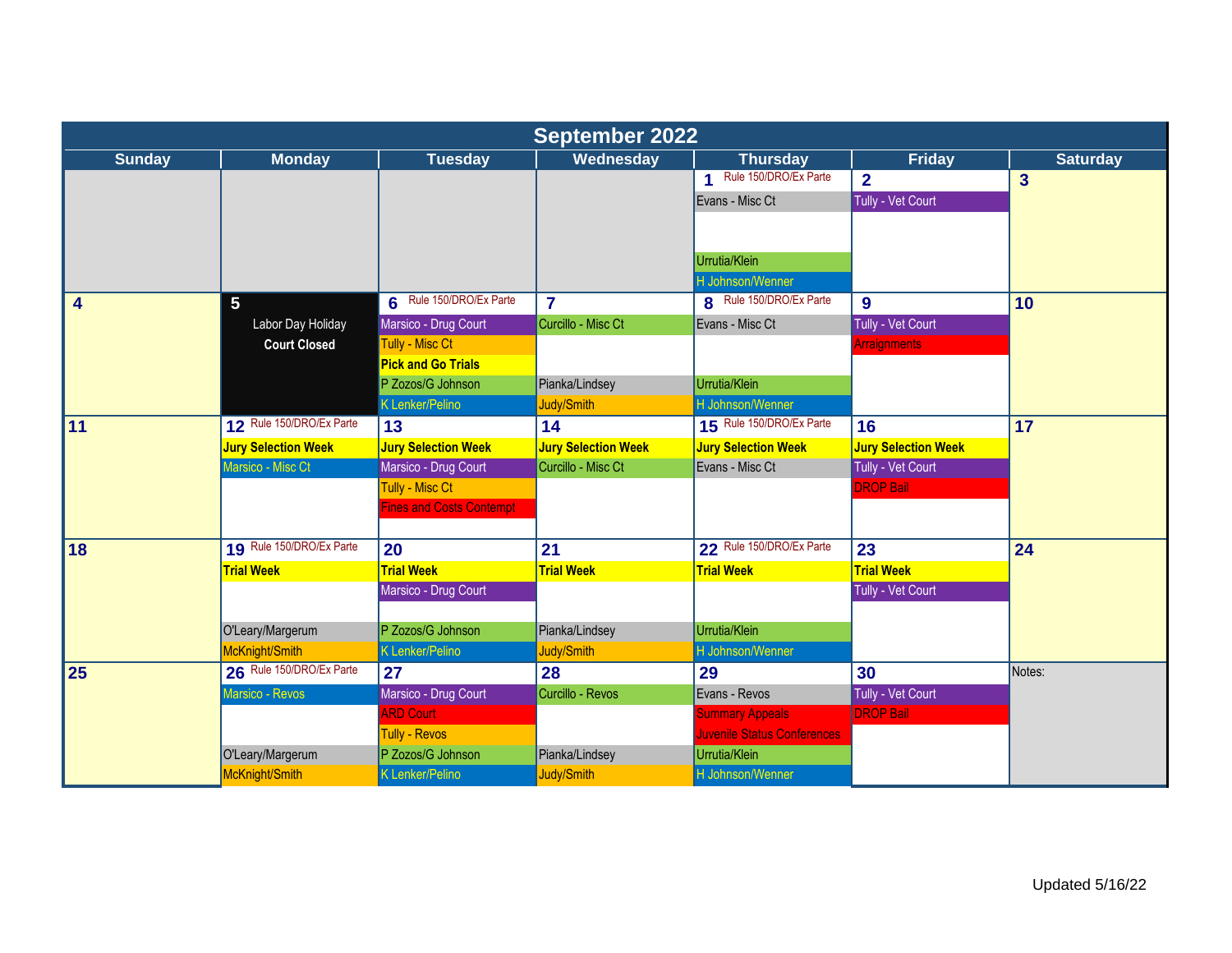|                |                            |                            |                            | October 2022                |                            |                 |  |  |  |  |  |
|----------------|----------------------------|----------------------------|----------------------------|-----------------------------|----------------------------|-----------------|--|--|--|--|--|
| <b>Sunday</b>  | <b>Monday</b>              | <b>Tuesday</b>             | Wednesday                  | <b>Thursday</b>             | <b>Friday</b>              | <b>Saturday</b> |  |  |  |  |  |
|                |                            |                            |                            |                             |                            | 1               |  |  |  |  |  |
| $\overline{2}$ | 3 Rule 150/DRO/Ex Parte    | $\overline{\mathbf{4}}$    | $5\phantom{1}$             | 6 Rule 150/DRO/Ex Parte     | $\overline{7}$             | 8               |  |  |  |  |  |
|                | Marsico - Misc Ct          | Marsico - Drug Court       | Curcillo - Misc Ct         | Evans - Misc Ct             | Tully - Vet Court          |                 |  |  |  |  |  |
|                |                            | Tully - Misc Ct            |                            |                             | Arraignments               |                 |  |  |  |  |  |
|                |                            |                            |                            |                             |                            |                 |  |  |  |  |  |
|                | O'Leary/Margerum           | P Zozos/G Johnson          | Pianka/Lindsey             | Urrutia/Klein               |                            |                 |  |  |  |  |  |
|                | McKnight/Smith             | K Lenker/Pelino            | Judy/Smith                 | H Johnson/Wenner            |                            |                 |  |  |  |  |  |
| 9              | 10 Rule 150/DRO/Ex Parte   | 11                         | 12                         | 13 Rule 150/DRO/Ex Parte    | 14                         | 15              |  |  |  |  |  |
|                | Marsico - Misc Ct          | Marsico - Drug Court       | Curcillo - Misc Ct         | Evans - Misc Ct             | Tully - Vet Court          |                 |  |  |  |  |  |
|                | <b>Call of the List</b>    | Tully - Misc Ct            |                            |                             | <b>DROP Bail</b>           |                 |  |  |  |  |  |
|                |                            |                            |                            |                             |                            |                 |  |  |  |  |  |
|                | O'Leary/Margerum           | P Zozos/G Johnson          | Pianka/Lindsey             | Urrutia/Klein               |                            |                 |  |  |  |  |  |
|                | McKnight/Smith             | K Lenker/Pelino            | Judy/Smith                 | H Johnson/Wenner            |                            |                 |  |  |  |  |  |
| 16             | 17 Rule 150/DRO/Ex Parte   | 18                         | 19                         | 20 Rule 150/DRO/Ex Parte    | 21                         | 22              |  |  |  |  |  |
|                | Marsico - Misc Ct          | Marsico - Drug Court       | Curcillo - Misc Ct         |                             | Tully - Vet Court          |                 |  |  |  |  |  |
|                | <b>Pick and Go Trials</b>  | <b>ARD Court</b>           | <b>Summary Appeals</b>     | Juvenile Status Conferences |                            |                 |  |  |  |  |  |
|                |                            | <b>Tully - Misc Ct</b>     |                            |                             |                            |                 |  |  |  |  |  |
|                | O'Leary/Margerum           | P Zozos/G Johnson          | Pianka/Lindsey             | Urrutia/Klein               |                            |                 |  |  |  |  |  |
|                | McKnight/Smith             | K Lenker/Pelino            | Judy/Smith                 | H Johnson/Wenner            |                            |                 |  |  |  |  |  |
| 23             | 24 Rule 150/DRO/Ex Parte   | 25                         | 26                         | 27                          | 28                         | $\overline{29}$ |  |  |  |  |  |
|                | <b>Jury Selection Week</b> | <b>Jury Selection Week</b> | <b>Jury Selection Week</b> | <b>Jury Selection Week</b>  | <b>Jury Selection Week</b> |                 |  |  |  |  |  |
|                | Marsico - Misc Ct          | Marsico - Drug Court       | Curcillo - Misc Ct         | Evans - Misc Ct             | Tully - Vet Court          |                 |  |  |  |  |  |
|                |                            | Tully - Misc Ct            |                            |                             | <b>DROP Bail</b>           |                 |  |  |  |  |  |
|                |                            |                            |                            |                             |                            |                 |  |  |  |  |  |
| 30             | 31 Rule 150/DRO/Ex Parte   | Notes:                     |                            |                             |                            |                 |  |  |  |  |  |
|                | <b>Trial Week</b>          |                            |                            |                             |                            |                 |  |  |  |  |  |
|                |                            |                            |                            |                             |                            |                 |  |  |  |  |  |
|                |                            |                            |                            |                             |                            |                 |  |  |  |  |  |
|                | O'Leary/Margerum           |                            |                            |                             |                            |                 |  |  |  |  |  |
|                | McKnight/Smith             |                            |                            |                             |                            |                 |  |  |  |  |  |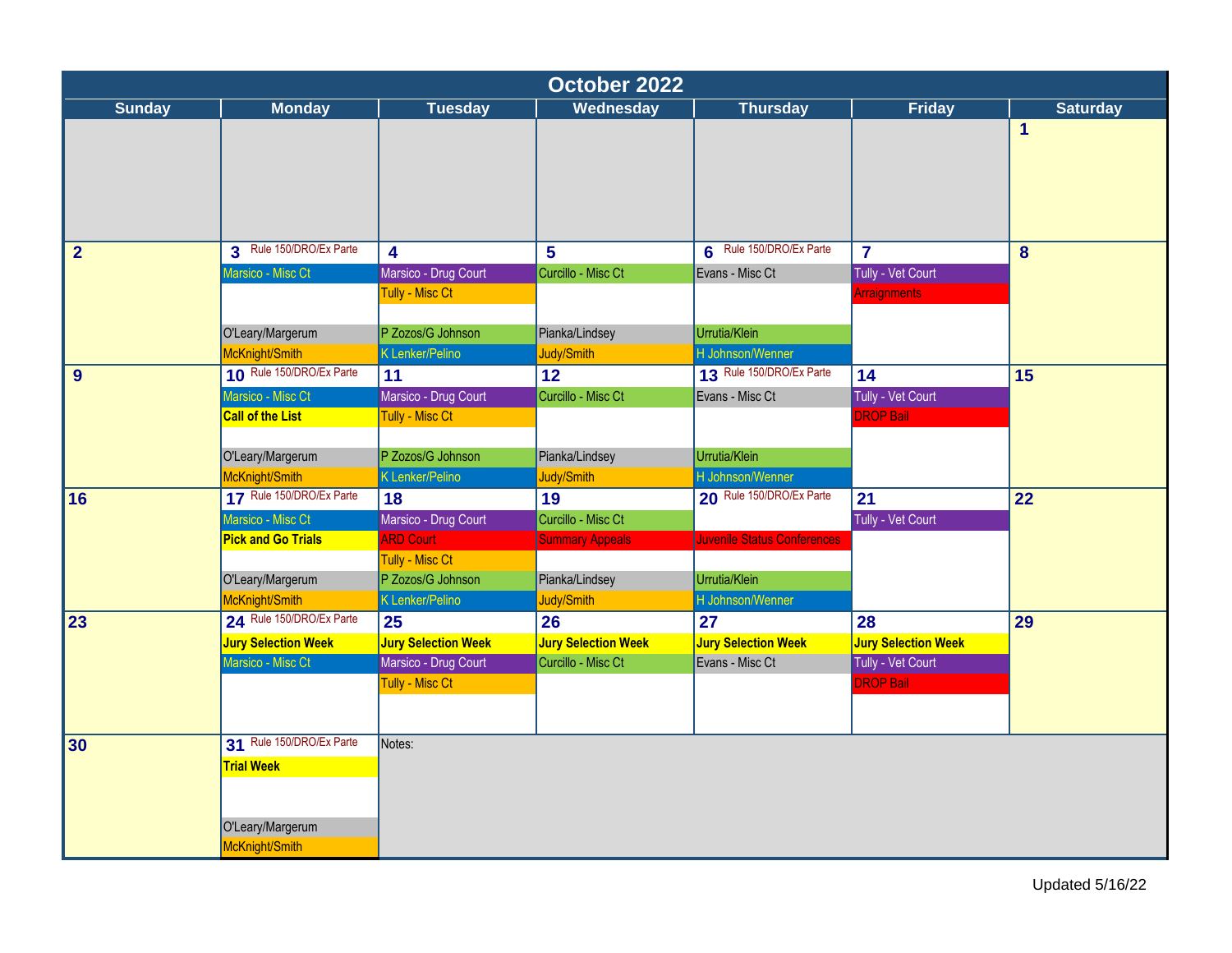|                 | <b>November 2022</b>     |                          |                         |                                    |                          |                 |  |  |
|-----------------|--------------------------|--------------------------|-------------------------|------------------------------------|--------------------------|-----------------|--|--|
| <b>Sunday</b>   | <b>Monday</b>            | <b>Tuesday</b>           | Wednesday               | <b>Thursday</b>                    | <b>Friday</b>            | <b>Saturday</b> |  |  |
|                 |                          | 1                        | $\overline{\mathbf{2}}$ | 3 Rule 150/DRO/Ex Parte            | 4                        | $5\overline{)}$ |  |  |
|                 |                          | <b>Trial Week</b>        | <b>Trial Week</b>       | <b>Trial Week</b>                  | <b>Trial Week</b>        |                 |  |  |
|                 |                          | Marsico - Drug Court     |                         |                                    | Tully - Vet Court        |                 |  |  |
|                 |                          |                          |                         |                                    | <b>DROP Bail</b>         |                 |  |  |
|                 |                          | P Zozos/G Johnson        | Pianka/Lindsey          | Urrutia/Klein                      |                          |                 |  |  |
|                 |                          | <b>K Lenker/Pelino</b>   | Judy/Smith              | H Johnson/Wenner                   |                          |                 |  |  |
| $6\phantom{1}6$ | 7 Rule 150/DRO/Ex Parte  | 8                        | 9                       | 10 Rule 150/DRO/Ex Parte           | 11                       | 12              |  |  |
|                 | Marsico - Revos          | Marsico - Drug Court     | Curcillo - Revos        | Evans - Revos                      | Veteran's Day Holiday    |                 |  |  |
|                 |                          | <b>ARD Court</b>         | <b>Summary Appeals</b>  |                                    | <b>Court Closed</b>      |                 |  |  |
|                 |                          | <b>Tully - Revos</b>     |                         | <b>Juvenile Status Conferences</b> |                          |                 |  |  |
|                 | O'Leary/Margerum         | P Zozos/G Johnson        | Pianka/Lindsey          | Urrutia/Klein                      |                          |                 |  |  |
|                 | McKnight/Smith           | K Lenker/Pelino          | Judy/Smith              | H Johnson/Wenner                   |                          |                 |  |  |
| 13              | 14 Rule 150/DRO/Ex Parte | 15                       | 16                      | 17 Rule 150/DRO/Ex Parte           | 18                       | 19              |  |  |
|                 | Marsico - Misc Ct        | Marsico - Drug Court     | Curcillo - Misc Ct      | Evans - Misc Ct                    | Tully - Vet Court        |                 |  |  |
|                 |                          | Tully - Misc Ct          |                         |                                    | <b>Arraignments</b>      |                 |  |  |
|                 |                          | Fines and Costs Contempt |                         |                                    | <b>DROP Bail</b>         |                 |  |  |
|                 | O'Leary/Margerum         | P Zozos/G Johnson        | Pianka/Lindsey          | Urrutia/Klein                      |                          |                 |  |  |
|                 | McKnight/Smith           | <b>K Lenker/Pelino</b>   | Judy/Smith              | H Johnson/Wenner                   |                          |                 |  |  |
| <b>20</b>       | 21 Rule 150/DRO/Ex Parte | 22                       | 23                      | 24                                 | 25 Rule 150/DRO/Ex Parte | 26              |  |  |
|                 | Marsico - Misc Ct        | Marsico - Drug Court     |                         | Thanksgiving Holiday               | Tully - Vet Court        |                 |  |  |
|                 | <b>Call of the List</b>  | Tully - Misc Ct          |                         | <b>Court Closed</b>                |                          |                 |  |  |
|                 |                          |                          |                         |                                    |                          |                 |  |  |
|                 | O'Leary/Margerum         | P Zozos/G Johnson        | Pianka/Lindsey          |                                    |                          |                 |  |  |
|                 | McKnight/Smith           | <b>K</b> Lenker/Pelino   | Judy/Smith              |                                    |                          |                 |  |  |
| 27              | 28 Rule 150/DRO/Ex Parte | 29                       | 30                      | Note:                              |                          |                 |  |  |
|                 | Marsico - Misc Ct        | Marsico - Drug Court     | Curcillo - Misc Ct      |                                    |                          |                 |  |  |
|                 |                          | Tully - Misc Ct          |                         |                                    |                          |                 |  |  |
|                 |                          |                          |                         |                                    |                          |                 |  |  |
|                 | O'Leary/Margerum         | P Zozos/G Johnson        | Pianka/Lindsey          |                                    |                          |                 |  |  |
|                 | McKnight/Smith           | K Lenker/Pelino          | Judy/Smith              |                                    |                          |                 |  |  |